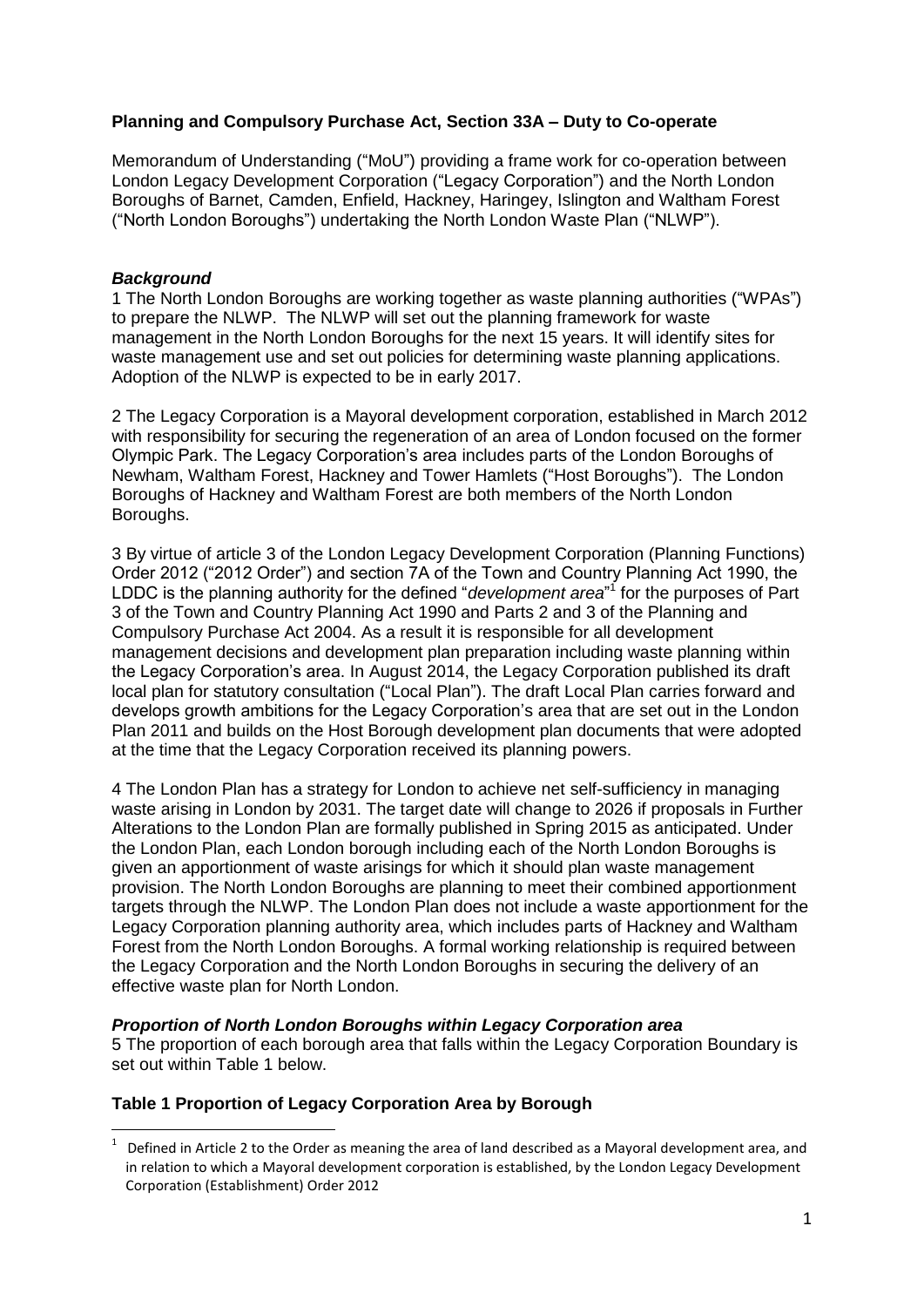| LB Newham               | 63% |
|-------------------------|-----|
| <b>LB Tower Hamlets</b> | 16% |
| LB Hackney              | 16% |
| LB Waltham Forest       | 5%  |

6 Approximately seventy six percent (76%) of the projected growth in the Legacy Corporation's draft Local Plan is expected to come forward within the boundary of the London Borough of Newham. Just over a further eighteen percent (18%) is expected in the London Borough of Tower Hamlets, and the remaining six percent (6%) is expected to come forward within the London Borough of Hackney. None is planned within the London Borough of Waltham Forest as this portion comprises the Lea Valley Hockey and Tennis Centre at Eton Manor and Chobham Academy school playing fields which have open space/MOL designation, and the established Temple Mills Bus Depot site, designated as a Locally Significant Industrial Site.

# *Existing Frameworks for Co-operation*

7 A formal memorandum of understanding governing co-operation in plan making (amongst other activities) between the Legacy Corporation and the London Boroughs of Hackney and Waltham Forest was agreed in 2013. Co-operation is already taking place between the Legacy Corporation and the London Boroughs of Hackney and Waltham Forest in terms of plan-making. This includes attendance of borough officers representing Hackney and Waltham Forest at the established Planning Policy Forum Meetings.

8 A further formal memorandum of understanding exists between the seven North London Boroughs as the basis of working collaboratively on the NLWP. It establishes the lead borough, sets out how contracts will be let and creates terms of reference for the interborough grouping. The memorandum of understanding between the seven North London Boroughs describes how disputes will be resolved. It sets out the timetable and budget for the NLWP and how costs will be shared.

9 The North London Boroughs have prepared a Duty to Co-operate Protocol which will be used as the basis of co-operation; principally with other WPAs who receive significant quantities of waste from north London.

## *Co-operation between Legacy Corporation and the North London Boroughs*

10 The North London Boroughs and Legacy Corporation have co-operated in the preparation of:

- the Legacy Corporation draft Local Plan through meetings and correspondence via email and letter; and
- the NLWP through feedback on potential sites in the Legacy Corporation area provided by Legacy Corporation.

11 Co-operation will continue to take place through appropriate methods including:

- written correspondence
- exchange of information and verification of data
- meetings:
	- o Attendance of borough officers representing London Boroughs of Hackney and Waltham Forest at the established Planning Policy Forum Meetings, which take place every month to six weeks in accordance with the 2013 memorandum of understanding.
	- o Meetings between officers of the North London Boroughs and the Legacy Corporation at least annually and more frequently where it is agreed that such additional meetings are appropriate and necessary to the preparation or review of relevant Development Plan Documents.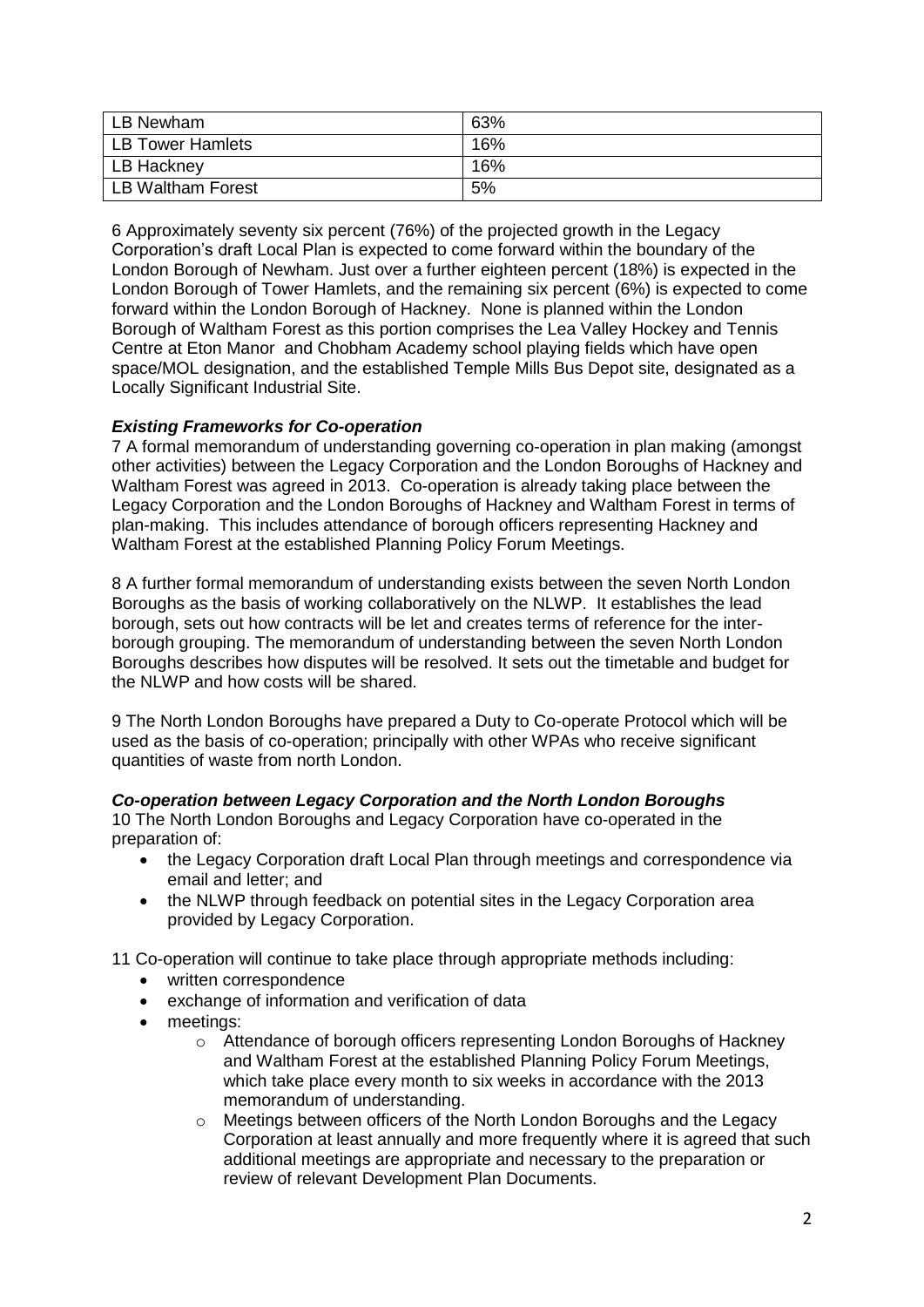- agreement of key issues
- statement of common ground
- Memorandum of Understanding

12 The future co-operation between the Legacy Corporation and the North London Boroughs will be focused on the following areas with a view towards maximising the effectiveness of our respective plan making and securing sustainable development in accordance with our respective corporate objectives:

- policy approach to planning for waste within each local plan
- site analysis and selection within each local plan
- the further preparation, collection and updating of evidence base documents relating to waste planning
- the exchange of data (including electronically held data and GIS mapping data) relating to the evidence base for development plan documents
- the approach of the NLWP to identifying potential waste sites in North London to meet future capacity requirements in compliance with the London Plan
- the approach of the Legacy Corporation to meeting its strategic waste planning responsibilities where site capacity for waste management has not been or cannot be met by appropriate identified sites within the Legacy Corporation Local Plan for the areas of Hackney and Waltham Forest within the Legacy Corporation area

13 To secure the delivery of an effective waste plan for North London, the North London Boroughs and the Legacy Corporation agree that the areas listed in Table 2 are potentially suitable for waste management use. The North London Boroughs and Legacy Corporation have reached this conclusion after carrying out their own assessments of the areas described in evidence base documents. Acceptability of proposals for waste management uses in those locations will be determined with reference to Policy IN.2 and other relevant policies within the Legacy Corporation Local Plan and any other relevant material considerations that apply to that proposal. The North London Boroughs and the Legacy Corporation will take steps to reflect this in their respective plans.

| Area ref          | <b>Site Name</b>                                     | <b>Borough</b>        | <b>Waste facility</b><br>type: potential<br>suitability |
|-------------------|------------------------------------------------------|-----------------------|---------------------------------------------------------|
| HAC09             | <b>Bartrip Street LSIS</b>                           | Hackney               | Waste transfer;<br>Processing and<br>recycling          |
| HAC <sub>13</sub> | Palace Close SIL<br>(to the west of<br>Chapman Road) | Hackney               | Waste transfer;<br>Processing and<br>recycling          |
|                   | <b>Temple Mills Lane</b><br><b>LSIS</b>              | <b>Waltham Forest</b> | Waste transfer;<br>Processing and<br>recycling          |

| Table 2 Areas in Hackney and Waltham Forest portions of the Legacy Corporation |
|--------------------------------------------------------------------------------|
| area potentially suitable for waste management use                             |

14 The Legacy Corporation will decide planning applications for waste uses in its area in line with its Local Plan including Policy IN.2: Planning for waste, taking full account of the waste apportionment targets set for each Borough within the London Plan, the adopted local waste plans or waste planning policy for that Borough and the development of new or review of existing adopted waste plans for that Borough.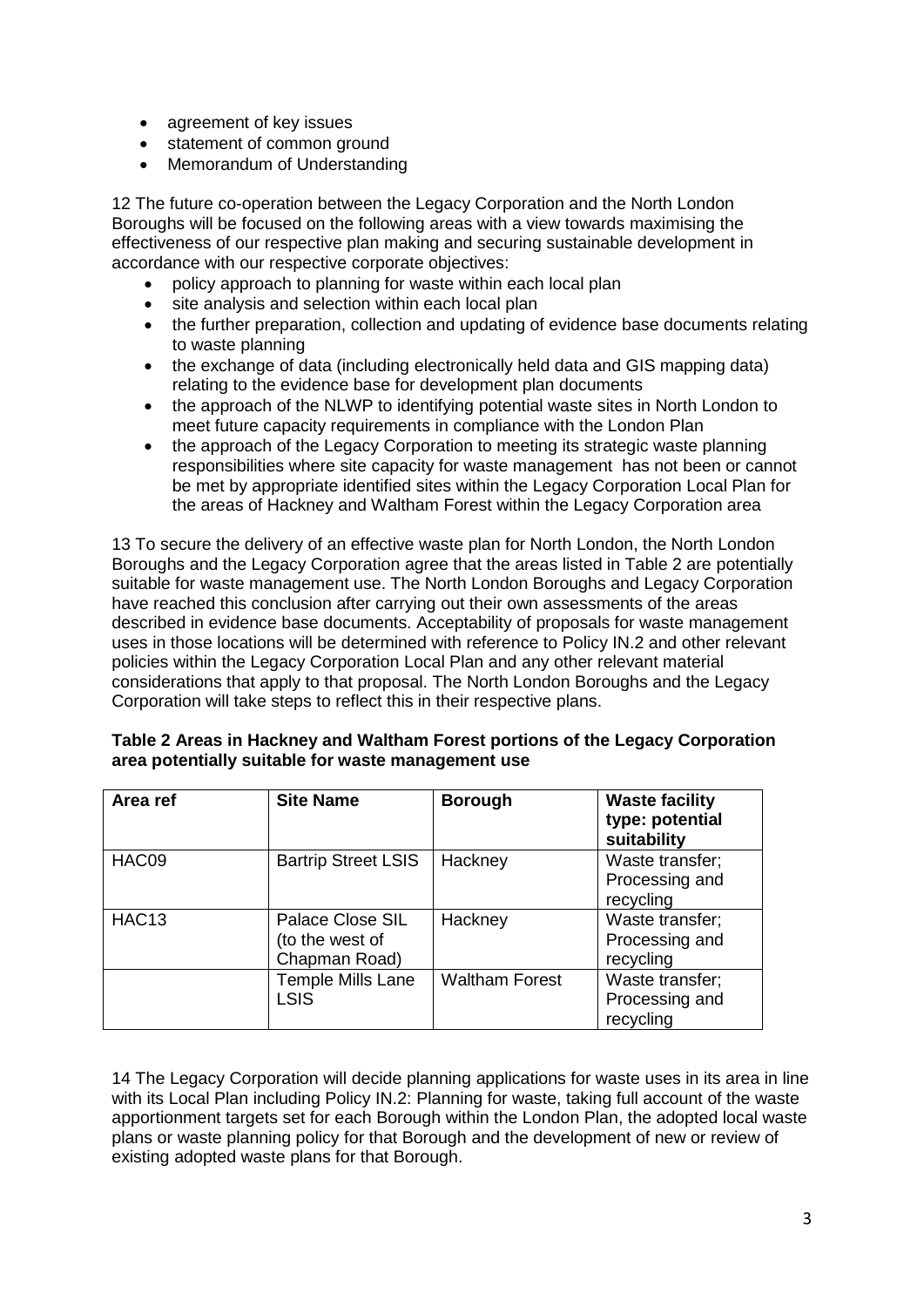#### *Resources and timescales*

15 The Legacy Corporation and the North London Boroughs will use reasonable endeavours to respond in a timely manner to any request for information from the other.

16 The Legacy Corporation and the North London Boroughs officers will have a preliminary agreement in place for the hearings of the Legacy Corporation Local Plan in March 2015 which will be subject to formal ratification by each North London Borough. An update to this agreement may be required in 2016 at the submission of the NLWP to the Secretary of State.

17 Both parties will inform each other of any changes in their plan making timetable.

#### *Level of sign off -*

18 The North London Boroughs will sign off agreements under the Duty to Co-operate using appropriate measures under their respective constitutions.

19 The Legacy Corporation will sign off agreements under the Duty to Co-operate using delegated powers.

#### *Confidentiality*

20 In the course of our co-operation, the Legacy Corporation and the North London Boroughs may exchange confidential information. Each organisation will treat any confidential information provided to it by the other with the same degree of care that it treats its own confidential information, and never with less than reasonable care, and shall not at any time disclose such information except:

a) to employees, members, officers, representatives or advisers who need to know such information for the purposes of carrying out their organisation's obligations under this letter; or

b) as may be required by law, a court of competent jurisdiction or any governmental or regulatory authority.

21 The Legacy Corporation and the North London Boroughs shall ensure that employees, officers, representatives or the advisers to whom confidential information is disclosed shall comply with the above restrictions. Neither the Legacy Corporation nor the North London Boroughs shall use the other's confidential information for any purpose other than to perform its obligations under this letter.

## *Monitoring*

22 The terms of this MoU will be reviewed at a meeting between officers of the Legacy Corporation and the North London Boroughs at least annually. If either the Legacy Corporation or the North London Boroughs thinks it necessary, the terms of the co-operation can be reviewed earlier on at least seven days written notice. If following any review, either the Legacy Corporation or the North London Boroughs reasonably considers that modifications to this MoU are necessary to maximise the effectiveness of our respective plan making, the Legacy Corporation and the North London Boroughs shall use reasonable endeavours to agree such modifications.

23 Neither the Legacy Corporation nor the North London Boroughs intend this MoU to create legally enforceable obligations, and nothing in this letter should be construed as conflicting with any agreement or contract involving either the Legacy Corporation or any of the North London Boroughs, or with any statutory or other legal duties of the Legacy Corporation or any of the North London Boroughs.